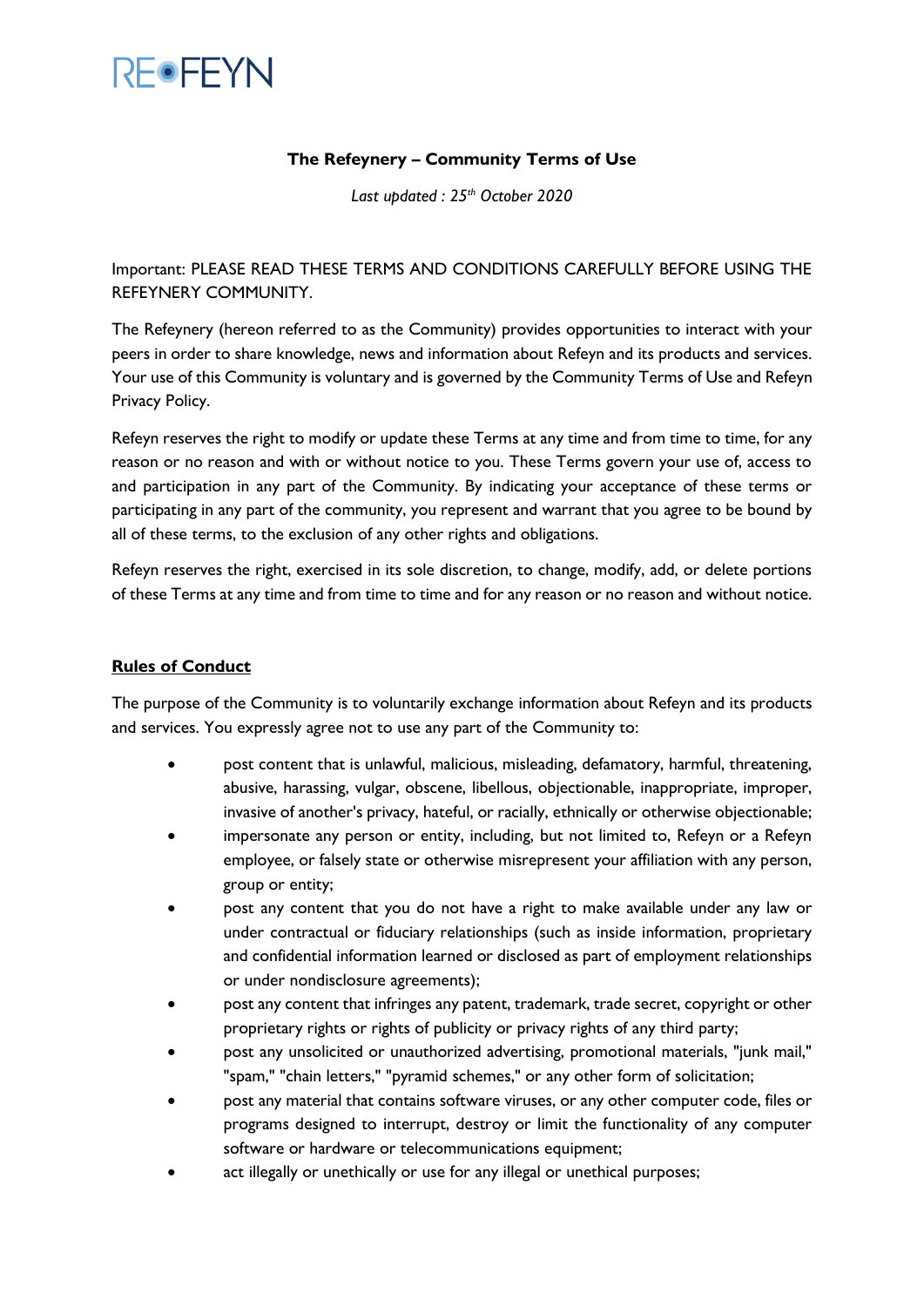## **REOFEYN**

- intentionally or unintentionally violate any applicable local, state, national or international law, rule, regulation or policy;
- collect or store personal data about other users.

You are solely responsible for the content of your computer and any transmissions you make when using the Community.

Posts on any part of the Community may be edited, moved, deleted or removed at any time and for any reason or no reason and without notice by any Refeyn employee or representative. Refeyn is not obligated to provide you with any reason or explanation for any post being edited, moved, deleted or removed. There is no means of appeal for any post or membership that is edited, moved, deleted or removed from the Community. Refeyn reserves the right to temporarily or permanently withdraw Community membership at any time and for any reason or no reason. Refeyn is not obligated to provide you with any reason or explanation for any such membership withdrawal.

Refeyn does not guarantee a response to any post on the Community. Specifically, support issues should be addressed via Refeyn's official support channel and protocols. You understand that posts on the Community are addressed to your peers and not Refeyn and Refeyn does not guarantee that any support issue will be addressed on the Community.

Refeyn does not make any warranty or guarantee that any information posted on any part of the Community, whether or not such posting is made by a Refeyn employee, is accurate, complete or in any way reliable.

Refeyn disclaims any approval or liability related to any comments made on the Community by a user or third party. Community Forum posts represent the statements and opinions of the individual thirdparty users and are not necessarily the opinion of Refeyn or its employees, partners and affiliates. Refeyn does not approve or disapprove of any Community Forum post.

Refeyn's provision of the Community should in no way be construed as endorsement or approval of any third-party product, service, comment, position or information that may be mentioned or referred therein or any of the comments or posts made by any individual or third party.

You are responsible for maintaining the confidentiality of your password and account, and are fully responsible for all activities that occur under your password or account. You agree to (a) immediately notify Refeyn of any unauthorized use of your password or account or any other breach of security, and (b) ensure that you exit from your account at the end of each session. Refeyn cannot and will not be liable for any loss or damage arising from your failure to maintain the confidentiality of your password and account.

You should exercise caution when deciding to disclose personal information. If you voluntarily disclose information, e.g. a telephone number or an email address, in the Community, that information may be collected and used by third parties to send you unsolicited messages, advertisements or for other purposes. Refeyn does not control the actions of such third parties and is not liable for those actions. If you disclose personal information in the Community, you do so at your own risk.